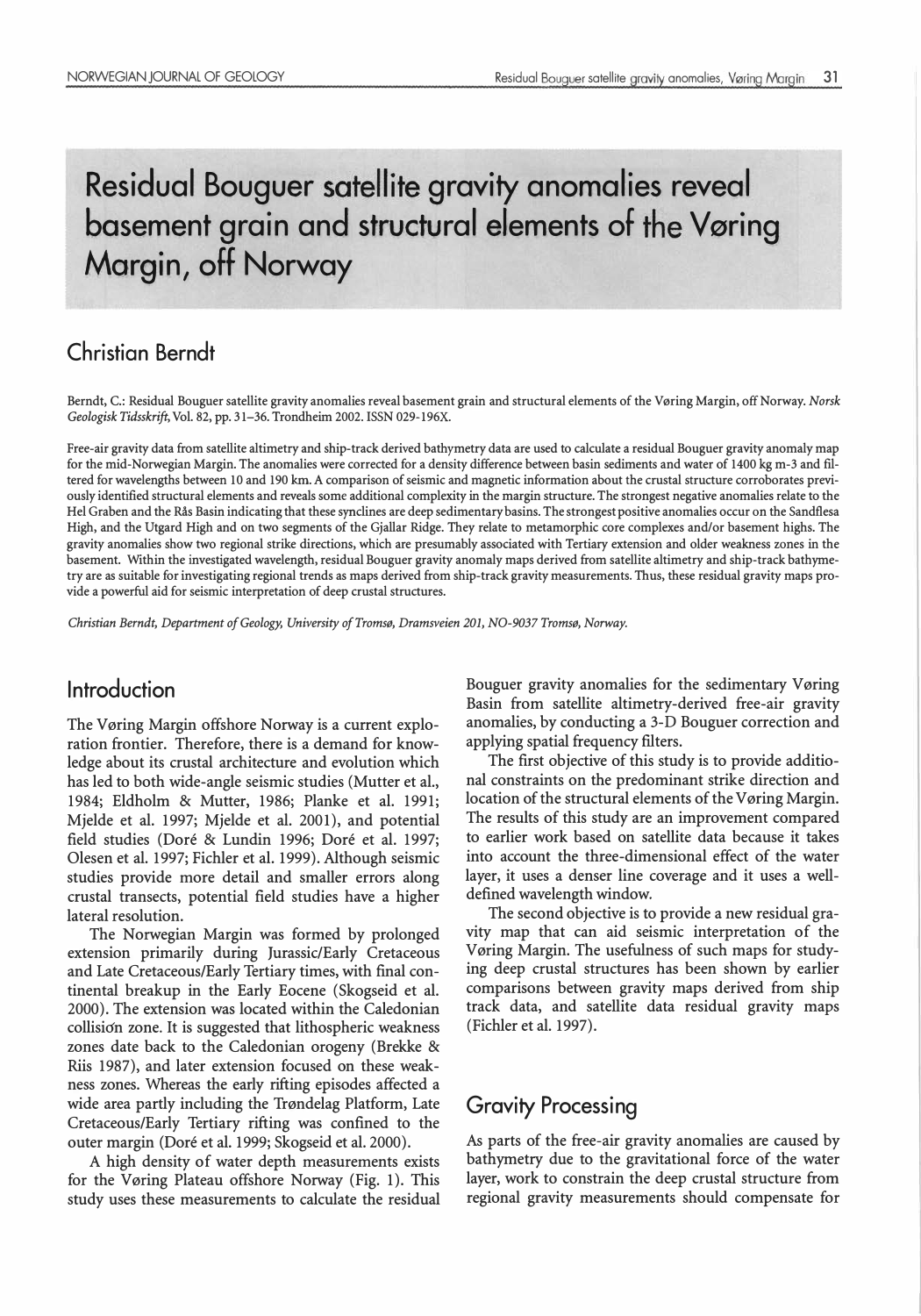

Figure l. Data used in this study: (a) free-air gravity anomaly and (b) bathymetry contours with corresponding ship-tracks. VMH, Vøring Marginal High; JMFZ, Jan Mayen Fracture Zone.

the effect of the water layer. The traditional method to correct for water depth is the Bouguer correction, which is based on a horizontal slab of infinite extension (Dobrin & Savit, 1988). However, this method is not exact enough in areas such as the one under investigation where there are large variations in water depth. Consequently, a full 3-D approach had to be used in this study. The effect of the water layer is estimated and subtracted from the satellite altimetry-derived free-air gravity anomaly (Sandwell & Smith 1997). The correction is calculated from the bathymetry and for a range of density differences at the seafloor  $\Delta p$  using the Fourier Transform-based method by Parker (1972) and Luis et al. (1998). A range of  $\Delta \rho$  values from 100 to 2700 kg m<sup>3</sup> is tested in order to find a  $\Delta p$  that best reflects the density difference between the water layer and the sediments underneath. Resulting gravity anomalies are shown for different  $\Delta \rho$  for one transect in Fig. 2.

The average sediment density is dependent on the thickness of sediments for which the average is taken, i.e.  $\Delta \rho$  is higher for deep basins than shallow ones. Thus, even though there is no 'correct' density for the entire study area, a suitable  $\Delta \rho$  has to be chosen. A means to do this is Nettleton's method (Nettleton, 1976). It postulates that for the best  $\Delta \rho$  the correlation between topography and calculated gravity anomaly is smallest. Comparing gravity maps for different  $\Delta \rho$  with the bathymetry it is qualitatively estimated that gravity maps for  $\Delta \rho = 1400$ kg m<sup>-3</sup> (2400 kg m<sup>-3</sup> for sediments - 1000 kg m<sup>-3</sup> for water) fulfll this requirement best. Such a sediment density agrees well with previously reported densities for the Vøring Basin sediments (Skogseid et al. 1992). However, the value is too low for the breakup volcanic rocks. Consequently, the resulting map should not be used for interpretation of the outer Vøring Margin.

The second variable in the gravity correction is the bathymetry. This study uses bathymetry derived from soundings on research vessels (stippled proflles in Fig. lb) and water depths derived from seafloor picks from multichannel seismic data (solid proflles in Fig. lb). A water velocity of  $1480 \text{ m s}^{-1}$  is used to calculate water depth from the measured two-way travel time to the seafloor. The resulting bathymetry grid is more detailed than previous maps for the study area (Perry 1986; Sandwell & Smith 1997), but generally shows a close match. However, the resolution and hence the reliability of the resulting map decreases rapidly west of the Vøring Plateau and dose to shore where the available data coverage is sparse (Fig. lb).

The different wavelength ranges of the gravity signal correspond to different depths of the density variations that cause the gravity signal. Generally, the short wavelength component of the gravity signal is entirely due to shallow density variations, whereas longer wavelengths in the gravity anomaly can be caused by shallow and deep variations. Furthermore, laterally extensive density variations will be isostatically compensated. The wavelength at which the compensation takes place depends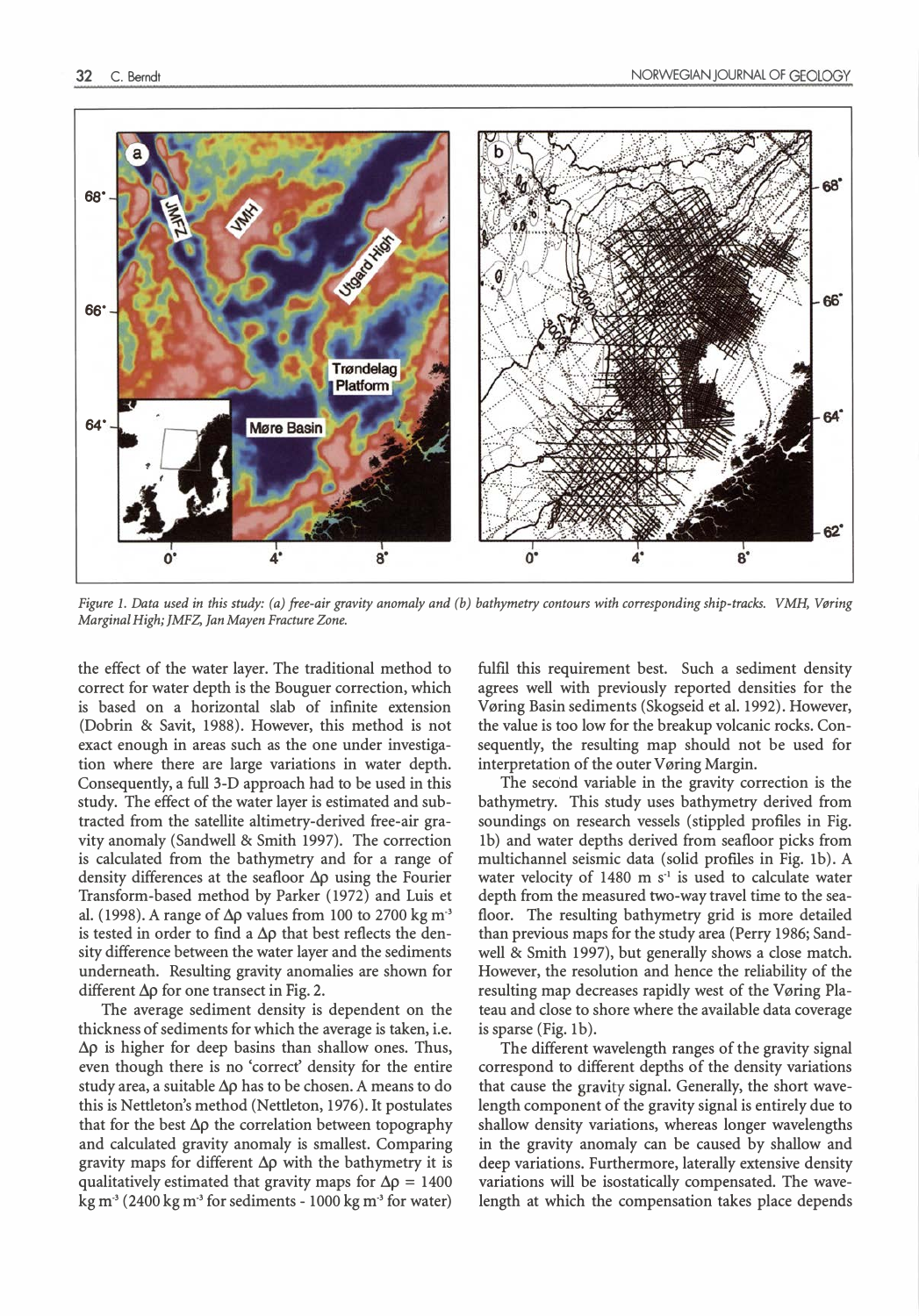

Figure 2. Filtered Bouguer gravity anomalies (top) along a crustal transect (after Skogseid et al. , 2000 updated with new constraints on the depth of the Base Cretaceous), location in Fig. 4. Small numbers at the gravity anomaly curves indicate different  $\Delta p$  values in 1000 kg m<sup>3</sup> used for the correction. With  $\Delta p$  1400 kg m<sup>3</sup> and a spatial filter between 10 and 190 km the solid, bold curve corresponds to the processing used for Fig. 4. VMH, Vøring Marginal High.

on the lithospheric strength (Watts et al. 1985). Assuming that the shallow density variations are not significant compared to deep density variations, it should be possible to design spatial frequency filters that can enhance the signal of mid- and lower-crustal density variations. The assumption is justified because the shallow sedimentary basin fill is far more evenly distributed than the deep basement structures.

A filter is applied for wavelengths shorter than 10 km in order to attenuate noise from erroneous ship-track measurements. Also, the satellite-derived gravity data are filtered at these wavelengths and contain no usable information (Sandwell & Smith 1997 and Fig. 3). High-pass filters are tested for the range between 70 and 360 km in steps of 10 km. The resulting residual gravity map for wavelengths between 10 and 120-150 km shows little lateral continuity with the highs and lows being evenly distributed. Only some prominent features such as the Jan Mayen Fracture Zone are readily distinguished. For wavelengths longer than 150 km a number of pronounced residual gravity anomalies result. These anomalies are strong and vary little until the upper filter wavelength exceeds 340 km. At wavelengths greater than this the residual gravity anomaly becomes similar to the unfiltered, water layer corrected gravity anomaly map as the filter length approaches the dimension of the filtered grid, i.e. approximately 500 by 800 km. To preserve detail in the final residual Bouguer gravity anomaly map (Fig. 4) a high-pass filter with an upper wavelength of 190 km was chosen. The low-pass filter is cosine tapered from 8 to 10 km and the high-pass filter is cosine tapered from 190 to 200 km.

#### Sensitivity of the method

A comparison of the residual gravity map for the Lofoten Margin derived from ship-track gravity data and the residual Bouguer gravity map derived in this study (Fig. 5) shows a dose match. High gravity gradients at the SE flank of the Sandflesa High, which Olesen et al. (1997) interpreted to be caused by a fault zone, are visible in the residual gravity map presented in this study. Small discrepancies, such as the shape of the northern termination of the Utgard High fall within the uncertainties



Figure 3. Normalized power spectrum of the free-air gravity anomalies. To obtain high resolution only the frequency component with wavelength between 10 and 190 km is used for the residual gravity map, but maps for filters up to 380 km wavelength yield similar results.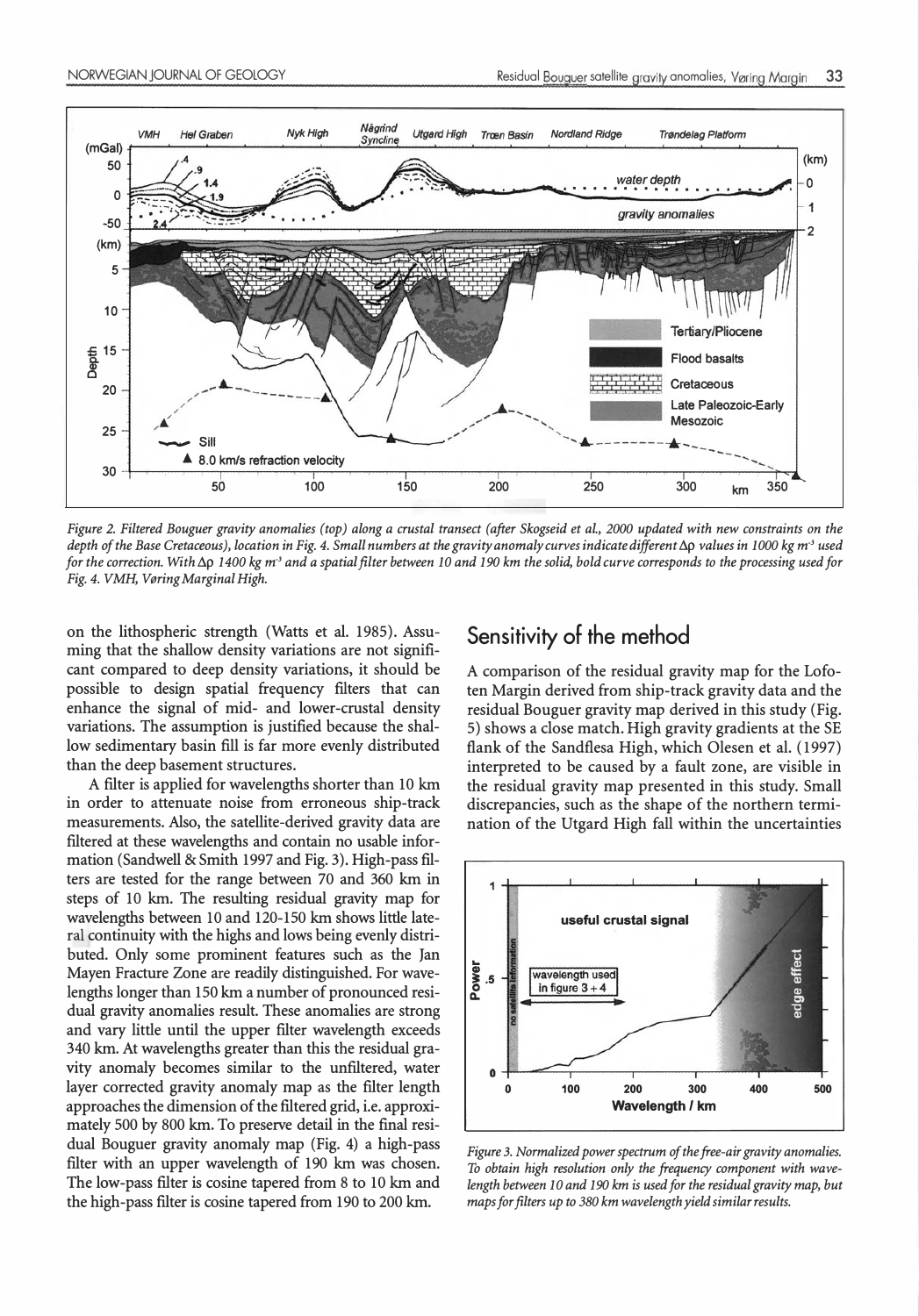

Figure 4. Residual Bouguer gravity map for the Vøring Margin. Structural elements (after Blystad et al., 1995): Tertiary dome structures in red: HHA, Helland-Hansen Are; VD, Verna Dome; ND, Naglfar Dome; OL, Ormen Lange Dome; MA, Modgunn Arch; other structural elements in white: RH, Røst High; Nyk, Nyk High; Bivrost, Bivrost Lineament. Minimum extent of metamorphic core complex, MCC (after Ren et al., 1998) in green. A-A': Transect shown in Fig. 2.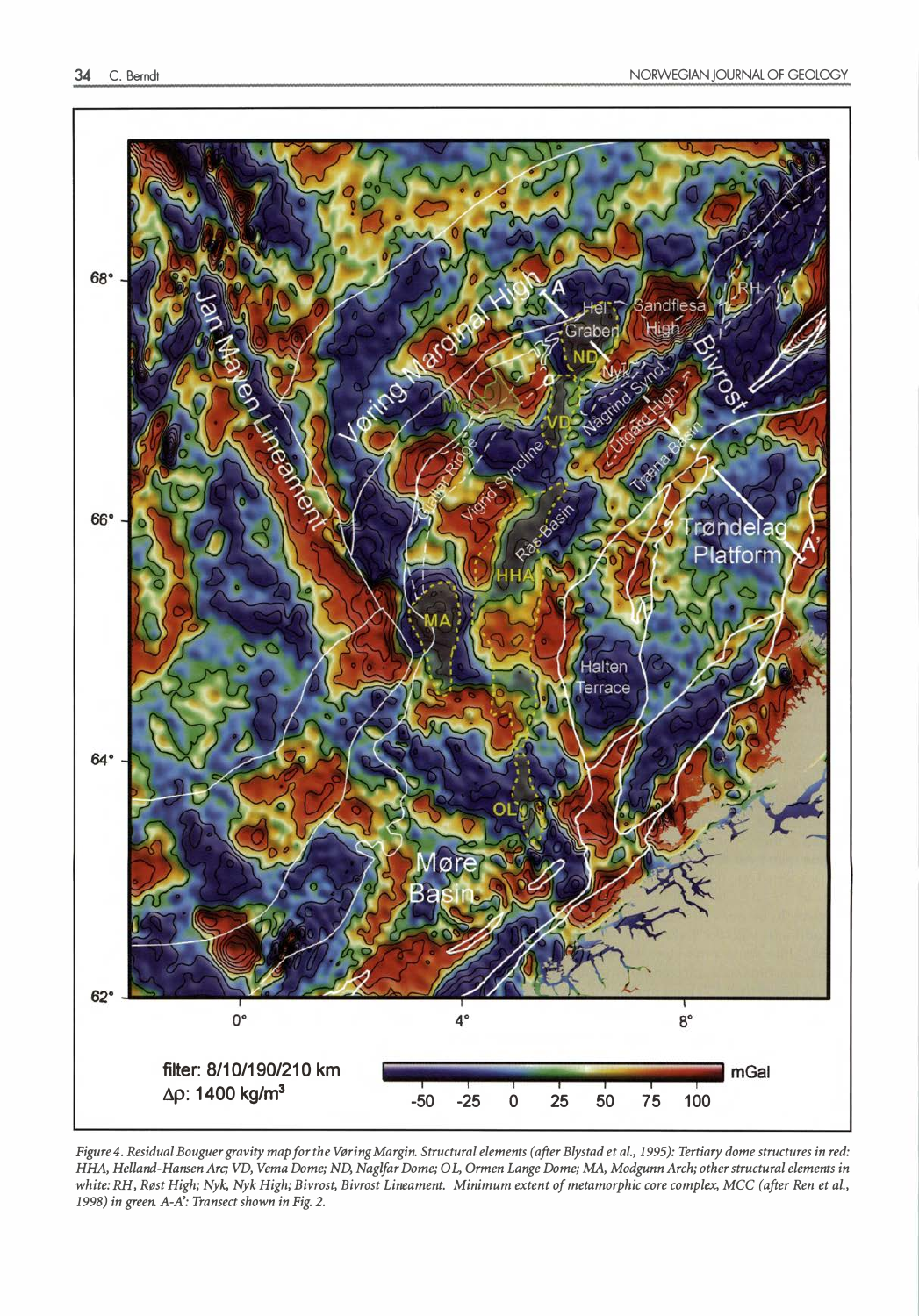



Figure 5. Residual gravity anomaly for the Sandflesa High derived a) from ship-track gravity measurements (Olesen et al., 1997) and b) from satellite altimetry (this study). Note, that absolute values are different, because of different Bouguer gravity corrections and the filters applied.

of both methods. Some short wavelength undulations in the satellite derived gravity data are possibly the result of cross-over errors at satellite track interceptions (Sandwell & Smith, 1997). The match indicates that residual gravity anomalies derived from satellite data are as suited for regional interpretations as residual gravity anomalies derived from ship-track data provided that means of checking the regional water depth exist and are used in the calculation. Generally, ship-track gravity measurements contain a higher frequency content than satellite derived gravity data and must be used for forward gravity modelling. However, this additional information is lost during lateral interpolation between shiptracks when a regional gravity map is generated. The amount of high-frequency information which can be conserved in a regional map depends on the spacing between individual ship-tracks, but unless the distance between ship-tracks is less than 5 to 10 km the loss of information cancels the difference between the satellite and ship-track gravity data.

The residual gravity anomalies correlate with the main structural elements of the Vøring Basin mapped by seismic data (Fig. 4 and Blystad et al. 1995). The best examples are the extent of the metamorphic core complex at the northern termination of the Gjallar Ridge (Ren et al. 1998) and the extent of the Utgard High (Blystad et al. 1995) which both correlate to positive residual gravity anomalies. The Hel Graben and the Rås Basin match are pronounced negative anomalies.

In fact, the Hel Graben is associated with the strongest negative investigated residual gravity anomaly in the study area. The strongest positive residual gravity anomaly along the margin is the Sandflesa High, named by Olesen et al. (1997), who concluded from magnetic and gravity modelling that it corresponds to a basement high with a top at approximately 6 km. The match between the positive residual gravity anomalies and the basement highs of the Sandflesa High and the Gjallar Ridge, at 6 km (Olesen et al. 1997) and 9 km (Ren et al., 1998) respectively, indicates that the large residual gravity anomalies are caused by intra-crustal density anomalies at this depth or deeper, for example, a contrast between sedimentary basin fill and crystalline basement. This implies that the assumption of little lateral density variability within the shallower parts of the basin holds. However, the residual gravity map can neither resolve changes in absolute depth nor distinguish between different sources of density variation such as basement highs or metamorphic core complexes. Nevertheless, the good match between density differences inferred from independent techniques and the calculated anomalies suggests that it is possible to use the residual gravity map to study large-scale variations.

#### **Results**

The residual gravity map indicates a main SW-NE structural strike direction parallel to the Tertiary breakupaxis. The Utgard High, the Någrind Syncline, the Træna Basin, the Rås Basin, and anomalies within the Møre Basin strike in this direction, whereas the Jan Mayen Fracture Zone is oriented perpendicular to this first axis (Dore & Lundin 1996).

The new residual gravity map also corroborates a weaker, second trend of strike in NS direction. The Tertiary domes, such as the Helland-Hansen Are, the Naglfar Dome, the Verna Dome and the Ormen Lange Dome line up along this trend, and they are generally associated with negative residual gravity anomalies. This indicates deep basins underneath the domes. Doré and Lundin ( 1996) suggested that the NS striking second trend corresponds to older weakness zones within the basement that were preferentially reactivated during Mesozoic and Early Cenozoic rifting.